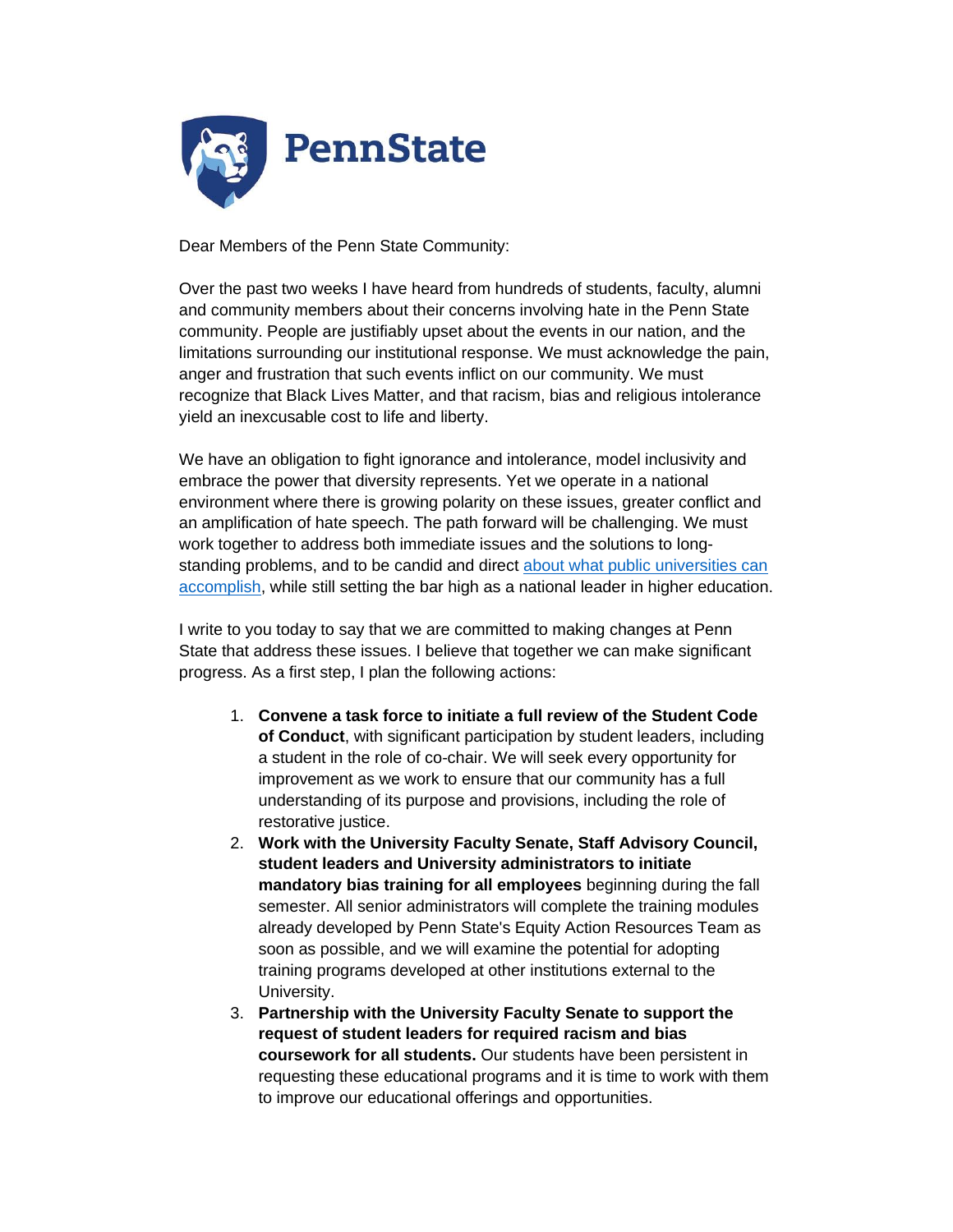- 4. **Partner through shared governance with the University Faculty Senate to continue to develop improved policies, procedures and expectations that will increase the hiring and retention of faculty who are members of underrepresented groups at the University.** Hiring and retention continues to be a major challenge for Penn State that must be addressed.
- 5. **Work with the Board of Trustees to help ensure that educational and employment equity has the full attention of the trustees.** The board has expressed considerable interest in continuing to elevate this topic in its deliberations.
- 6. **Ask the Task Force on Policing and Communities of Color to reconvene**, examine where we have made, or not made, progress since the Task Force completed its work in 2017, and to explicitly examine all procedures and practices related to bias and to use of force, including those that result from our partnerships across the commonwealth.
- 7. **Prioritize the well-being of all students and employees, including enhanced mental health resources, and community building initiatives.** We must recognize that students and employees have cited the stress of feeling unsafe and unwelcome as a result of hate speech.

In addition, I will name a **Select Penn State Presidential Commission on Racism, Bias and Community Safety**. This commission will initially be tasked to make concrete recommendations on supporting the safety of faculty, staff and students associated with bias and racism as they return to our Penn State campuses, especially in the context of the expected political and social unrest that we face in the fall. The select commission will further be tasked to examine the deployment of University resources to address the profound social issues related to bias that we face pervasively as a nation, and specifically at Penn State. This select commission shall include a broad representation of leaders and scholars at all levels in the University, including the leadership of the current [University](http://equity.psu.edu/pce/)  [Presidential Commissions,](http://equity.psu.edu/pce/) as well as members of our alumni whose independent judgment will be of value to this important work.

Finally, the University will initiate a variety of communication and information gathering efforts so that our actions are informed by our community. We will be open to ideas and suggestions from these groups and others to develop additional ideas that can be included in our action plans. To begin:

- I am joining with Vice President for Student Affairs Damon Sims to meet with student leaders to discuss all aspects of student concerns related to bias, racism and student safety.
- We are scheduling a town hall to discuss and answer questions from our faculty, staff, students and alumni on our code, and issues of bias, racism, the actions of Penn State, now and in the future.